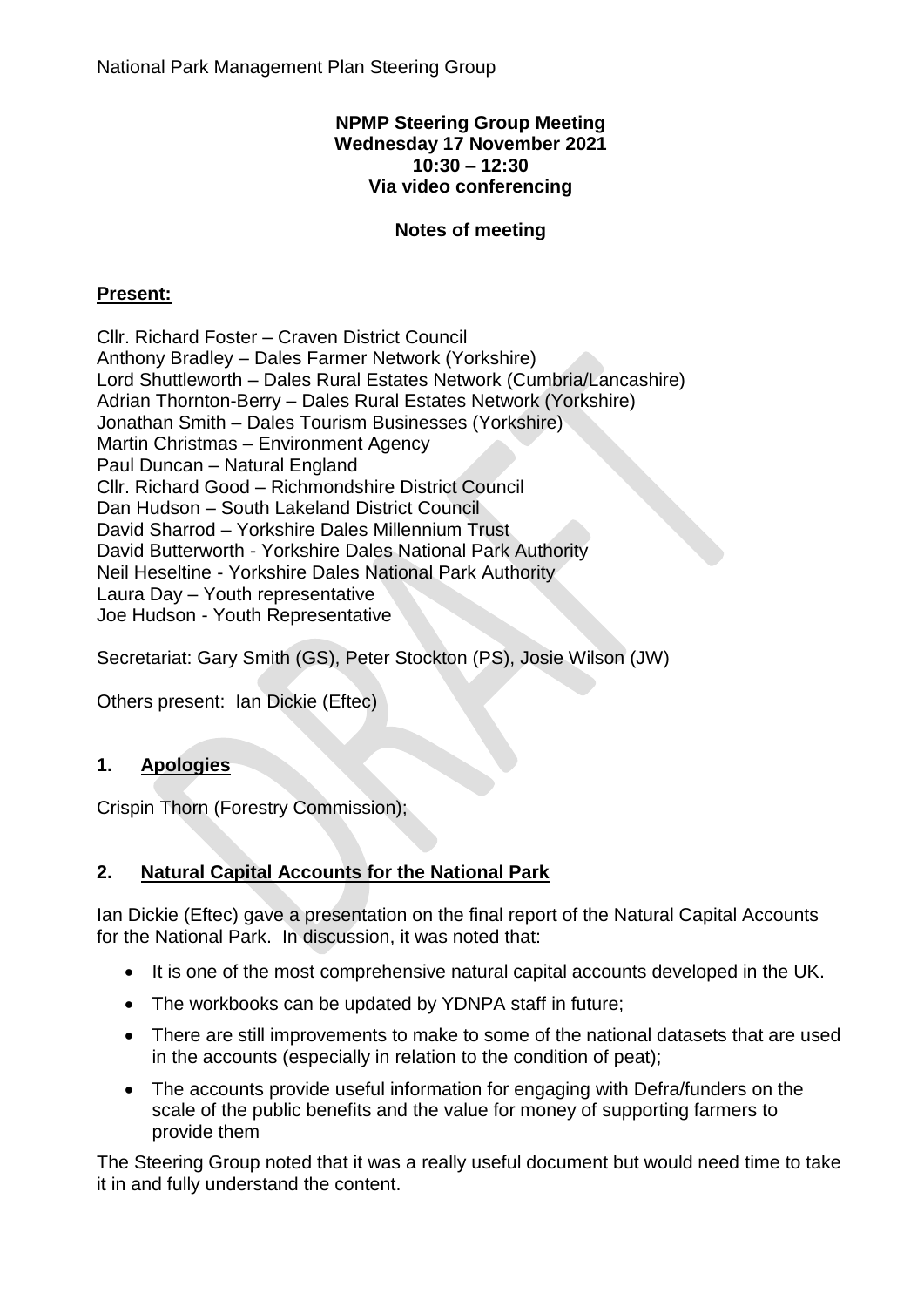# **3. Mid-term update of NPMP objectives**

Gary Smith presented the mid-term update on NPMP objectives, which included recommendations to amend the wording of a number of them.

The Steering Group decided that they did not wish to change the scale of any of the objectives just because they were unlikely to be achieved. It was important to retain the original ambition – and be open and honest where things had not gone so well. The steering group, therefore, approved only the following changes:

- A8 amend to include ref to FiPL and change date to 2024
- $\bullet$  A9 amend date to 2024
- B5 amend figures to 3,000 people
- B9 amend date to 2024
- $-B11$  amend date to 2022
- C1c amend to include ref to Tees-Swale programme
- D1 amend date to 2024
- $\bullet$  E4 amend date to 2021

*Action: Secretariat to update the current plan and publish a revised version.*

*Secretariat to liaise with NE and EA to prepare reports identifying the barriers and potential action that could be taken over the remaining lifetime of the Plan to make progress on objectives C1, C2 and C3.*

#### **4. 'Very ambitious objectives' – C1c Landscape-scale nature recovery areas**

GS updated the steering group on the achievement of objective C1c, and the landscapescale work now being undertaken through the £8.5 million *Tees-Swale: naturally connected* programme.

The Steering Group noted that a number of other smaller initiatives are also underway or being developed in the National Park

## **5. NPMP Annual Forum**

GS asked the group for their suggestions around the timing of this year's Annual Forum; Whether there is a particular theme the Forum should focus on; and, any specific suggestions about content, presentations etc.

In discussion, the group suggested that:

- Forum to be held around spring time, but to avoid lambing time.
- Theme could be natural capital/climate change;
- Could have presentations on 'Upskill, Down Dale (Generation Green)', Tourism/accessibility routes – Debbie North;
- The forum to meet in-person given the level of 'Zoom fatigue';
- Potential to involve some 'Upskill, Down Dale' volunteers.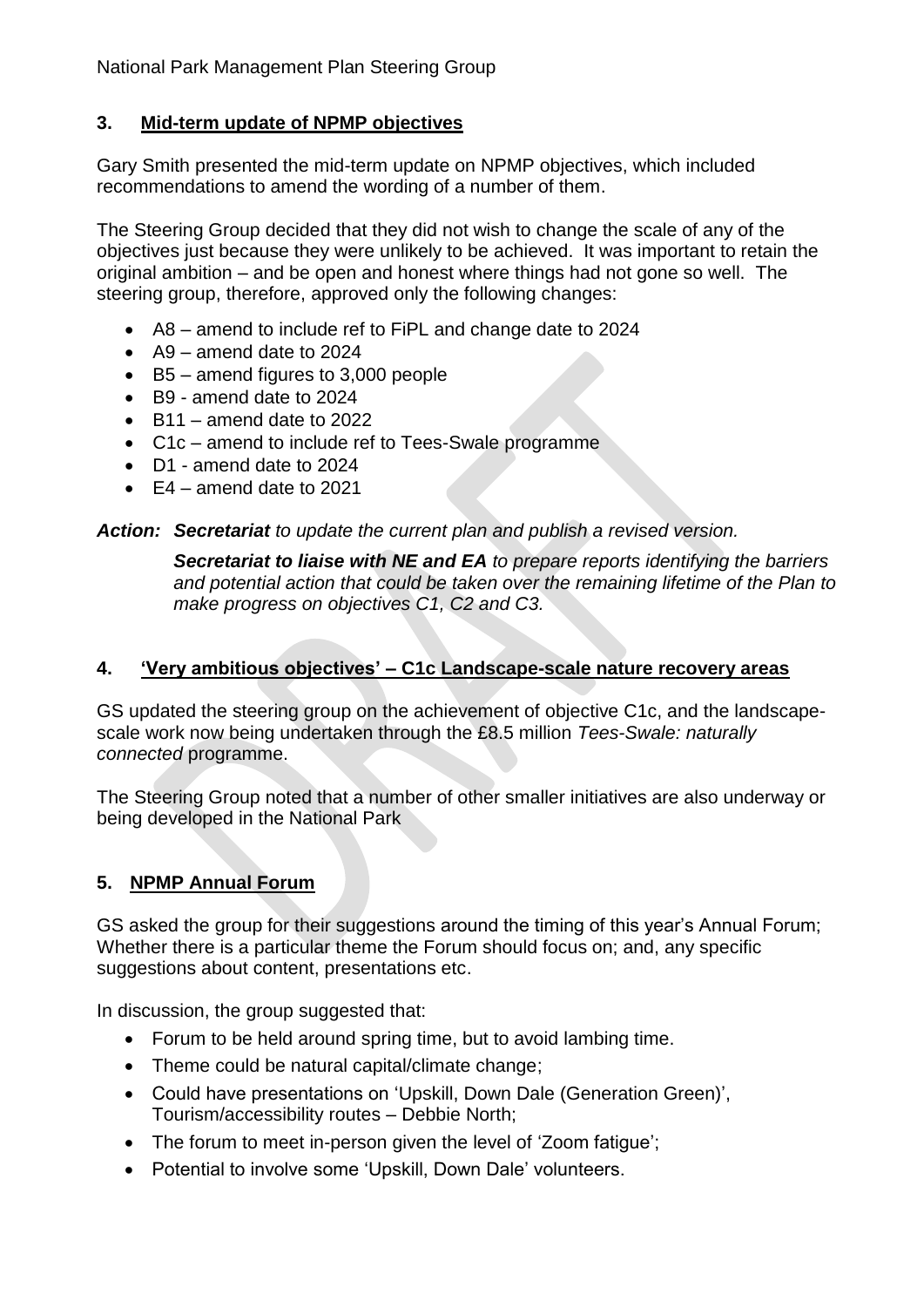### *Action: Secretariat to canvas for dates and put together a draft agenda for approval by the Chair and Deputy Chair.*

#### **6. Partner updates on NPMP objectives**

- A1 Farming in Protected Landscapes programme up and running; 180 expressions of interest; 10 applications approved; money re-profiled so more will be available in years 2 and 3.
- B2 Natural England has commissioned YDNPA to undertake a study looking at the added benefit that National Trail designation for the Coast-to-Coast could bring to local communities, the region and as a national and international tourism asset. It is expected that the report will be submitted to the Secretary of State in June.
- C3 EA has completed surveys of bathing water quality for the River Wharfe at Ilkley. Indicates that sources of pollution include livestock as well as sewage. An announcement will be made in January 2022.
- D2 The Woodland Trust is committing around £4 million from the Nature for Climate Fund to support the planting of 240 ha of new native woodland in the National Park over the next 4 years.
- D2 YDMT is working with local communities to plant 28,000 trees this coming winter. Recent donation from the daughter of 'James Herriott' will go towards planting up a woodland.
- D3 YPP successfully bid in partnership with the North Pennines AONB as part of the Great North Bog coalition for Nature for Climate funding. Four sites in the National Park will be restored – Raydale, Greenside, Dent Head and Kingsdale Head Farm – totalling about £1.5million.
- E2 Tourism value down 49% in 2020. Anecdotally, figures for 2021 are good and suggest things are bouncing back. Dales Tourism Network expect another good year next year but lack of catered accommodation within the National Park is an issue.
- E5 Upper Wensleydale Railway (Hawes-Garsdale) bid to Restoring Your Railway Ideas Fund was unsuccessful for second time. This may provide an opportunity to create an accessible route for cyclists, disabled users etc
- E6 A new walking festival promoting accessible routes planned to be held at Ravenseat in Spring 2022.
- E7 YDNPA has taken on another 7 apprentices so far this year (total to 19).
- F1 Already 91 dwellings approved this year (target of 85). Local Plan update housing sites being identified; recent consultation on local occupancy and barn conversion.
- F2 the current Local Government reorganisation is likely to have an effect on what can be achieved in the next two years. Important for local partners to engage with the new structures and influence priorities.